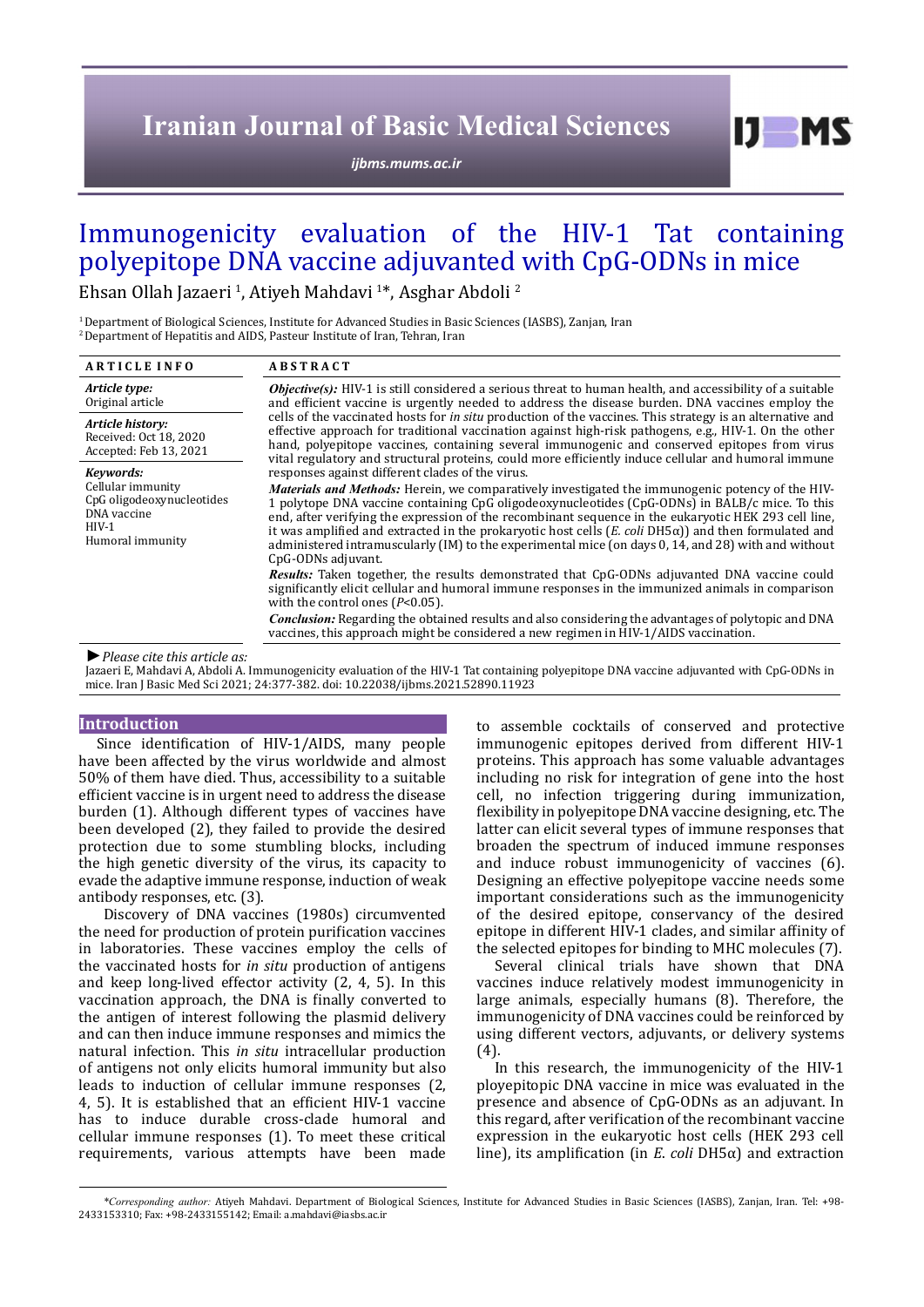was carried out and it was then formulated either alone or adjuvanted with CpG-ODNs and finally administered IM to the experimental mice on days 0, 14, and 28. The immunogenicity of the candidate vaccines was then comparatively assessed and analyzed.

#### **Materials and methods** *Materials*

Goat anti-mouse (IgG<sub>1</sub> and IgG<sub>2a</sub>) secondary antibodies and CpG oligodeoxynucleotides (CpG-ODNs) adjuvant were purchased from Sigma (St. Louis, MO, USA). Ampicillin antibiotic was provided from Invitrogen (Carlsbad, CA, USA). The kits for the 5-Bromo-2-deoxyuridine (BrdU) test and lactate dehydrogenase (LDH) assay were provided by Takara. The restriction endonucleases were purchased from Fermentas. Cell culture medium RPMI-1640 was supplied by Gibco. Cytokine assay kit was obtained from Due Set, and Merck provided all of the other chemicals. Data reproducibility was confirmed by at least three independent experimental repeats and the presented results are typical experimental data.

# *Polyepitope vaccine characteristics*

The pcDNA polyepitope vector was obtained from Iran's Pasteur Institute (IPI, Tehran, Iran). Some important criteria have been carefully met in designing the recombinant vector. It includes six amino acid fragments from the immunogenic and conserved epitopes of the HIV-1 Tat, Pol, Gag, and Env antigens that have been tandemly conjoined as a full-length polytope using the LosAlamos HIV immunology database [\(http://](http://www.hiv.lanl.gov/content/immunology/index.html) [www.hiv.lanl.gov/content/immunology/index.html\)](http://www.hiv.lanl.gov/content/immunology/index.html). 3 spacer sequences (AAA and AAY) have been inserted between the epitopes for optimization of cleavage by the proteasome and also reducing the possibility of formation of junctional epitopes. CLC Main Workbench 5.5 software (CLC bio, USA) was applied to assess and reduce the hydrophobic residue accumulation (9) (supplementary table).

# *Western blotting analysis*

After ensuring the presence of the recombinant sequence in the pcDNA3.1 vector (using double digestion with *Bam*HI and *Xho*I restriction endonucleases) and its transfection into the eukaryotic host cell (HEK 293 cell line, as one of the potent eukaryotic expression systems), the expression of the candidate vaccine was verified by using Western blot analysis. Briefly, HEK 293 cell line was seeded in a  $75 \text{ cm}^2$  Cell Culture Flask and once the confluency of the cells reached 70–90 percent, they were transfected by the recombinant pcDNA3.1 expression vector, using lipofectamine 2000 reagent.

48 and 72 hr post transfection, cell harvesting was carried out by centrifugation and the cells were then lysed in a lysis buffer (40 mM Tris HCl (pH 7.4), 2 M BioLite, 7 M urea, 50 mM dithiothreitol (DTT), 0.2% 3-[(3- Cholamidopropyl)dimethylammonio]-0.2% 3-[(3- Cholamidopropyl)dimethylammonio]- 1-propanesulfonate (CHAPS), 4% (w/v) thiourea, protease inhibitor cocktail (Roche) and 200 µM phenylmethylsulfonyl fluoride (PMSF). We did not determine the cell lysate concentration (total protein), and to qualitatively confirm the protein expression, we loaded and ran the maximum possible amount of the extract on 12% sodium dodecyl sulfate-polyacrylamide gel electrophoresis (SDS-PAGE) well. Blotting was then carried out according to the procedure (10), and a chemiluminescence image station (Kodak) was used for visualization of the protein band.

# *Amplification and expression of the recombinant vector*

The recombinant pCDNA3.1 vector was extracted and transformed into the competent cells (*E*. *coli* (DH5α)) by a chemical method (11). The transformed cells were cultivated for 12–16 hr in 250 ml of Luria-Bertani broth (LB) medium containing ampicillin (50 μg ml<sup>-1</sup>) in 1 L Erlenmeyer and the temperature and vigorous shaking were adjusted to 37 °C and 250 rpm, respectively. Harvesting of the cells was carried out by centrifugation at 5000 g, 4  $\degree$ C, 20 min (11). After removing the supernatant, the pellet was used for plasmid extraction using a commercial endotoxin-free Qiagen plasmid extraction kit. The content of endotoxin was < 0.1 EU/ µg DNA (endotoxin units per µg plasmid DNA), and the amount of the supercoiled plasmid was > 80%.

# *Mice and vaccination protocol*

The immunogenicity of the candidate DNA vaccines (with and without CpG-ODNs adjuvant) was tested in 6–8 week old BALB/c mice. National Institutes of Health Guidelines for the Care and Use of Laboratory Animals (NIH publications No. 8023, revised 1978) were carefully considered during the work. The animals were divided randomly into 4 groups and 6 mice per group. Immunization was carried out intramuscularly (IM) 3 times at 2-week intervals (on days 0, 14, and 28) with the DNA vaccine alone or adjuvanted with CpG-ODNs (Table 1).

# *Measurement of antibody levels*

Bleeding was done seven days after the final vaccination. Sera samples from the immunized mice were separated and our previously optimized indirect ELISA method was used to measure the levels of IgG subclasses (IgG<sub>1</sub> and IgG<sub>2a</sub>) (7).

In brief, 100 μl of 10 μg/ml of the protein vaccine buffered with PBS was coated into 96-well ELISA Maxisorp plates overnight and the temperature was adjusted to 4 °C. The protein was recombinantly expressed in a prokaryotic system (*E*. *coli* BL21 (DE3))

**Table 1.** The immunization protocol for the HIV-1 DNA vaccine candidates

| Group                             | Immunogen                                    | Adjuvant                   |
|-----------------------------------|----------------------------------------------|----------------------------|
|                                   |                                              |                            |
| pcDNA-HIV-1 polyepitope           | pcDNA-HIV-1 polyepitope vector (50 µg/1dose) | ----                       |
|                                   | pcDNA-HIV-1 polyepitope vector               |                            |
| pcDNA-HIV-1 polyepitope +CpG-ODNs | $(50 \mu g/1$ dose)                          | $CpG-ODNs(10 \mu g/1dose)$ |
| pcDNA-control                     | pcDNA3.1 vector (50 µg/1dose)                | $---$                      |
| CpG-ODNs-control                  | $CpG-ODNs(10 \mu g/1dose)$                   | ----                       |
|                                   |                                              |                            |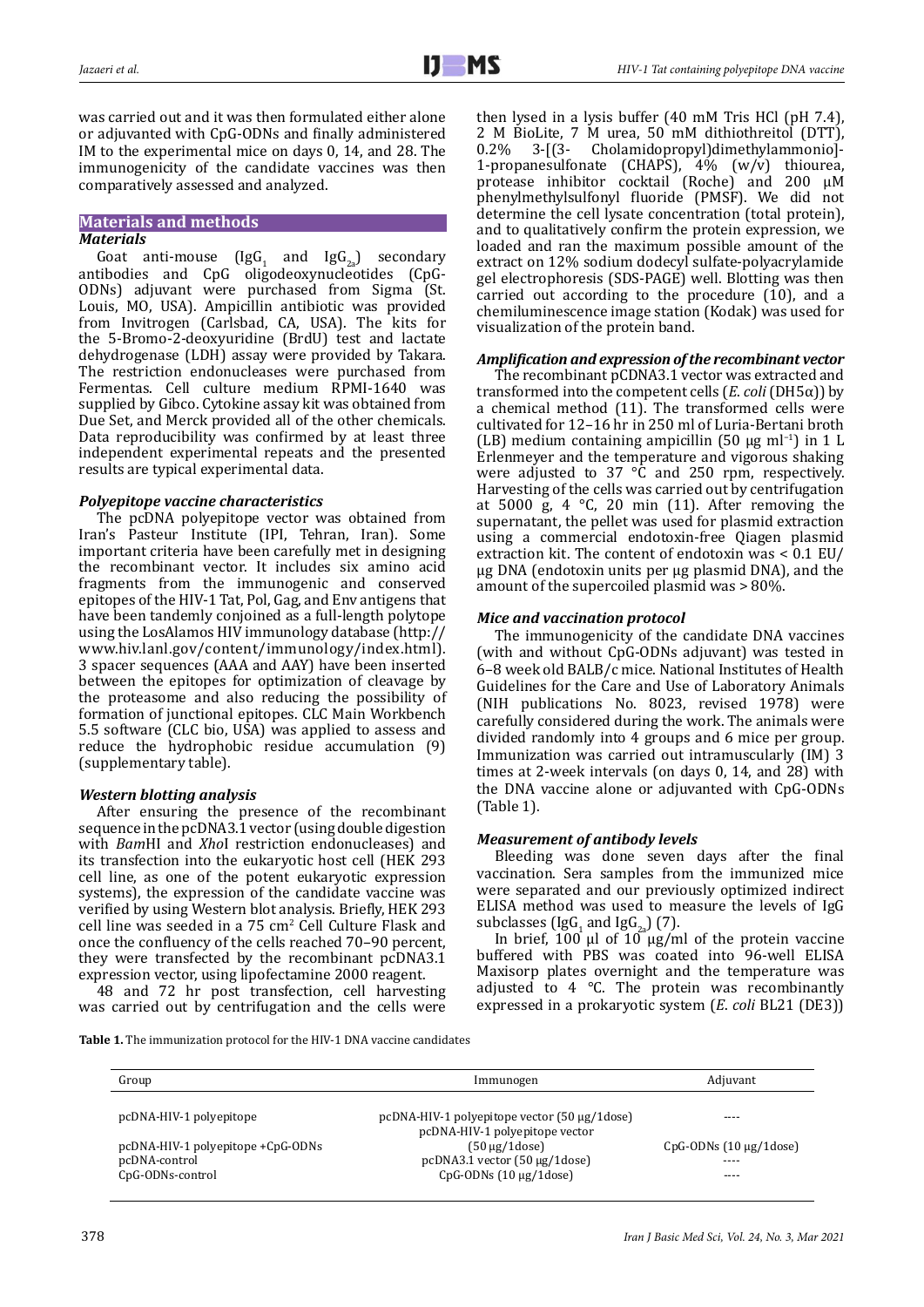and purification was performed by Ni-NTA affinity resin. The levels of the elicited antibodies were finally determined according to our previous method using horseradish peroxidase (HRP) conjugated goat antimouse IgGs (7).

### *Cellular immunity assays*

For assessment, the cellular immune responses induced by the HIV-1 polyepitope DNA vaccines, proliferation of lymphocytes, production of interferongamma (IFN-γ), and cytotoxic activity of T lymphocytes (CTL) were measured as the hallmarks of cellular immunity. For this purpose, 2 weeks after the third and last vaccination, isolation of the vaccinated mice splenocytes, preparation of single-cell suspensions, and development of ELISA assays were performed as mentioned previously (7). To assay the lymphocyte proliferation which was performed using 5-Bromo-2-deoxyuridine (BrdU) kit, concanavalin-A (Gibco, with a final concentration 5  $\mu$ g ml<sup>-1</sup>) was utilized as the positive control while complete culture medium and unstimulated wells were respectively used as the blank and negative control, Stimulation of the cells' suspensions was carried out using the HIV-1 corresponding polyepitope protein as antigen recall. The optical density (OD) values were recorded at 450 nm with a Microplate Reader (Biohit 8000, USA), and the stimulation index (SI) calculated as OD of stimulated wells/OD of unstimulated wells, were used to report the cell proliferation.

Measurement of IFN-γ produced by the immunized mice was also carried out using R&D Systems commercial kit and IFN-γ cytokine quantity (pg ml<sup>-1</sup>) was calculated by plotting the standard curve. To assay the CTL activity, the suspensions obtained from splenocytes of the vaccinated animals were used as effector cells and the mouse myeloma Sp2-0 tumor cell line was applied as the target cells. The standard lactate dehydrogenase (LDH) assay was performed for *in vitro* detection of the cell-mediated killing of target cells at various ratios of effector/target cells. The percent of cytotoxicity was finally accounted by the corresponding formula (7).

The complete cell lysate was obtained using Triton X-100 (1%) and the spontaneous release was examined with target cells prepared in RPMI-1640 containing BSA (2%).



**Figure 1.** (a) Analysis of the extracted pcDNA3.1-HIV-1-polyepitope vector on 1% agarose gel. Lane 1, the pcDNA3.1-HIV-1- polyepitope vector that was digested by BamHI and XhoI. The 600 bp bond shows the HIV-1-polyepitope fragment; lane M, molecular size marker. (b) Western blotting of the pure recombinant protein; lane M, molecular size marker; lane 1, the pure HIV-1-polyepitope recombinant protein expressed in the eukaryotic host cell (HEK 293)

## *Statistical analysis*

All experiments presented in this paper were performed in triplicates and repeated 3 times. Procession and analysis of data were carries out using Graphpad Prism software (version 6.01) and presented as means±standard deviation (SD) using the one-way ANOVA method.

#### **Results**

## *The polyepitope DNA vaccine production and preparation*

The existance of the HIV-1 polyepitope DNA fragment in the recombinant pcDNA3.1 plasmid was verified using double enzymatic digestion and agarose gel analysis (1% agarose) (Figure 1a). The expression of the HIV-1 polyepitope protein in the HEK 293 cell line was also verified by Western blot analysis (Figure 1b). The vector amplification and extraction were then carried out and DNA concentration was determined using a spectrophotometer (Picodrop-Pico200, UK)

### *Evaluation of humoral immunity*

The results of the assessment of the specific  $I_{\text{g}}(G)$ levels in the serum samples of vaccinated animals suggested that immunization of the mice with the candidate DNA vaccines could significantly increase the antibody levels in the vaccinated animals in comparison with the control groups (Figure 2a). Similar results were also obtained for the specific  $\text{lg}G_{2a}$  amounts in the sera of the vaccinated mice (Figure 2b) ( $P$ <0.05). The animals vaccinated with the CpG-ODNs containing DNA vaccine produced greater amounts of both antibodies (IgG<sub>1</sub> and IgG<sub>2a</sub>) in comparison with those who received the candidate DNA vaccine alone. Nevertheless, no significant difference was observed (*P*>0.05).

### *Examination of cellular immunity*

BrdU method was used for evaluation of the



**Figure 2.** Examination of the humoral immunity of HIV-1 polytopic adjuvanted and non-adjuvanted DNA vaccines in mice. The test was carried out 1 week after the final administration and the titers of (a) IgG1 and (b) IgG2a were measured by an indirect ELISA method N.S.: Not Significant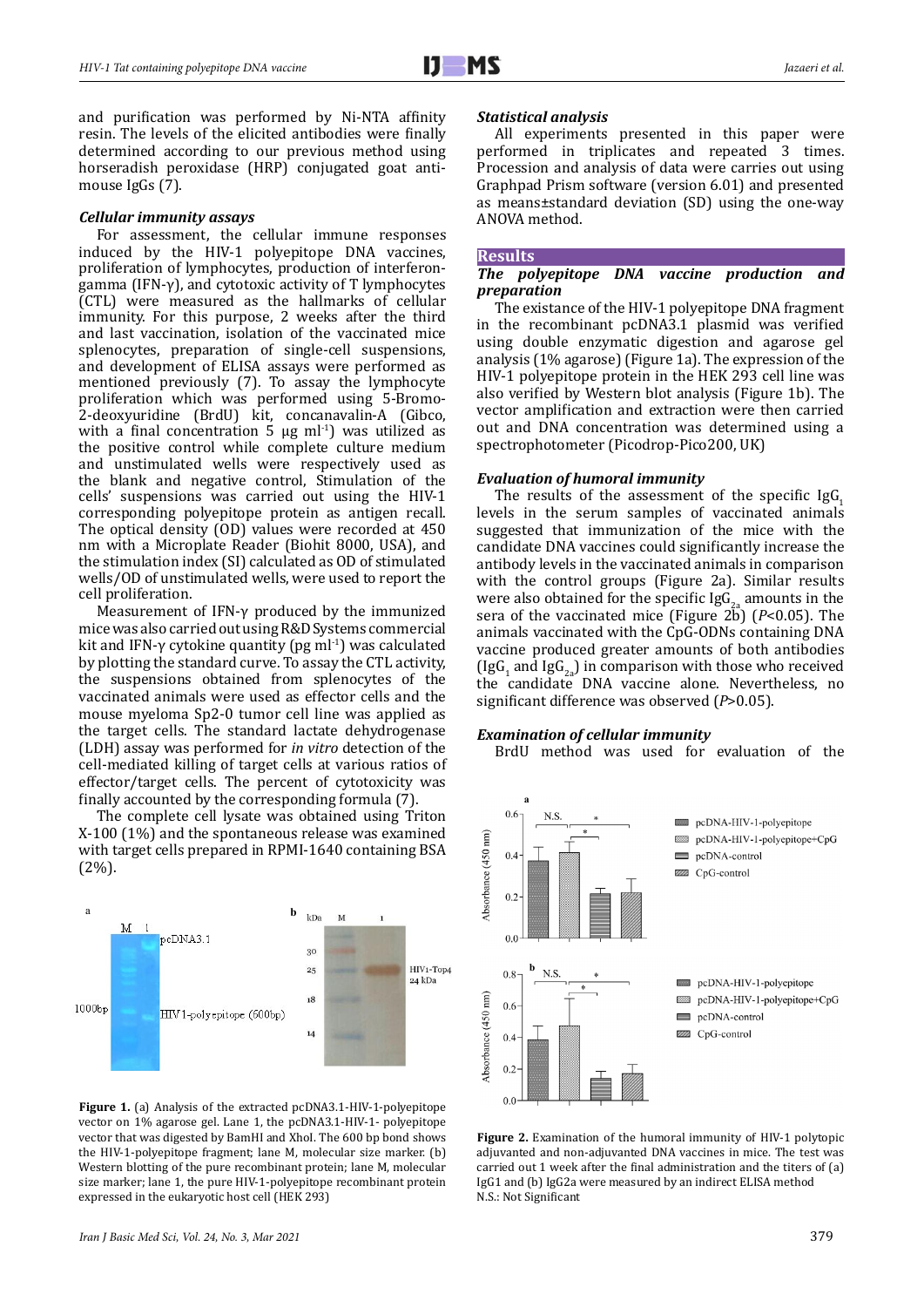

**Figure 3.** Proliferation of lymphocytes in the vaccinated mice. Administration of the candidate DNA vaccines was intramuscularly performed 3 times at 2-week intervals. Spleen lymphocytes were extracted from individual mice 14 days after the third and final immunization, cultured and stimulated with the HIV-1-polyepitope protein. The subsequent proliferation responses were analyzed and represented as the stimulation index (SI) values. The data are from triplicate experiments and expressed as the mean of SI values±SD of (*P*<0.05)

induction of lymphocyte proliferative responses and the amounts of SI values were calculated. Data showed that vaccination of animals with HIV-1 polyepitope DNA vaccines (with and without the CpG-ODNs adjuvant) could elicit proliferation of lymphocytes in the immunized mice in comparison with the control ones (Figure 3) and the difference was remarkable (*P*<0.05).

For further investigation of the cellular immune responses induced by the DNA vaccines, the amount of IFN-γ secreted by Th1 cells was evaluated using an ELISA method. IFN-γ secretion occurred upon specific recognition of the HIV-1 polyepitope antigens that had been expressed in the eukaryotic host cells and used as antigen recall. According to the results (Figure 4), increased secretion of IFN-γ was measured in response to the DNA candidate vaccines (*P*<0.05) and its quantity was remarkably higher in the animals receiving DNA vaccine adjuvanted with CpG-ODNs than in the group immunized with non-adjuvanted DNA vaccine, indicating elicitation of potent Th1-type responses in this group.

With regard to the determinant role of CTLs in the clearance of several viral infections, LDH was evaluated as one of the most important indicators of CTLs activity upon particular recognition of the antigens presented by APC cells. According to the results, the HIV-1 polyepitope DNA vaccine adjuvanted with CpG-



**Figure 5.** Induction of cytotoxicity responses against the HIV-1 polyepitope DNA vaccine was evaluated by lactate dehydrogenase assay. Data was indicated by the measurement of the amount of the LDH release as a result of the specific cytolysis of the cells that present the desired epitopes. Triton X-100 cell lysate was used as a positive control (*P*<0.05)



**Figure 4.** Assessment of cellular responses to the candidate DNA vaccines. Production of IFN-γ in the splenocytes isolated from the animals vaccinated with the polyepitopic DNA vaccines (in the presence and absence of CpG-ODNs) was evaluated using the ELISA method (*P*<0.05)

ODNs could considerably increase the cytotoxicity responses in comparison with other formulations in the immunized animals (Figure 5).

#### **Discussion**

HIV-1 is a significant challenge in terms of vaccine development. Traditional vaccines like live virus or even attenuated virus are very effective, although they are too risky against HIV-1. Therefore, other alternative vaccination modalities such as recombinant DNA or protein vaccines should be developed (5). In recent years, DNA based vaccine modality has been largely considered due to some brilliant privileges including safety, relative simplicity for construction, production and administration, scalability with high purity and stability (2, 12), and up to now, some researchers have applied naked DNA as a single vaccine modality. Several pieces of evidence show DNA vaccination has successfully protected macaques from chronic viremia (4). It is indicated that an efficacious protective vaccine against HIV-1 must provoke both protective antibodies and strong T cell responses. To this goal, neutralizing epitopes or conserved T cell epitopes have been utilized for HIV-1 polyepitope vaccine design. Taken together, this strategy has been promising in recent years for designing and producing new HIV-1 vaccines (13, 14).

Yang *et al*. employed some conserved epitopes as an HIV-1 DNA vaccine and their results suggested that the candidate vaccine could induce vigorous cellular immune responses and yielded partial protection (15). Reguzova and colleagues also reported expression of the HIV-1 polyepitope T cell immunogens, which placed together as a DNA vaccine construct, could cause CD8<sup>+</sup> and CD4+ T cell responses in the immunized animals (16). The results of previous studies also revealed that the combination of genes encoding the important HIV-1 epitopes (from both structural and regulatory viral proteins) induced much more immunogenicity in comparison with the very same structural or regulatory genes when used alone (9, 17). So far, various regulatory and structural proteins of HIV-1, e.g., Pol, Gag, Vif, Nef, Tat, and Env have been considered to create polyepitope vaccines (18). These proteins are heavily involved in the life cycle and pathogenesis of the virus viral and are considered the best candidates to produce efficient and safe HIV/ADIS vaccines (7, 19). According to the literature, the inhibition of these viral vital proteins could noticeably cause the decline of the virus infectivity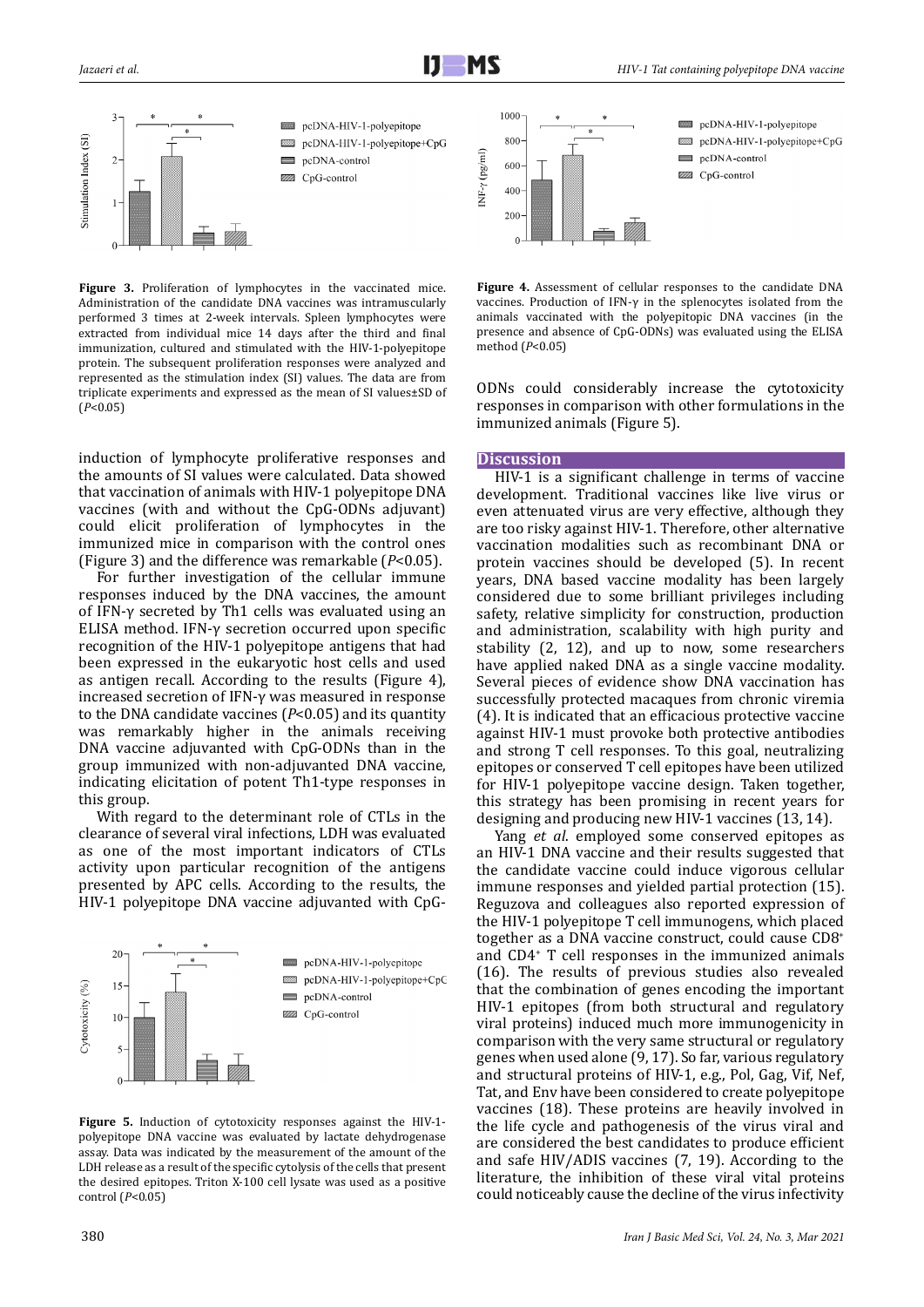at different steps of disease (7, 9). Very effective control of the progression of AIDS is attainable using the HIV-1 Gag protein (20), and targeting the viral Pol and Tat proteins could greatly decrease the pathogenicity of the virus (9, 21). Considering the critical role of the HIV-1 Env protein in the virus-lymphocytes (T cells) interactions, the induction of immune responses against this viral protein could therefore affect the HIV-1 neutralization (9).

Different researchers have also considered using effective adjuvants and different vaccine delivery systems in vaccine design. These approaches help significantly improve the efficiency of vaccines via modulation and enhancement of the immune responses and reduction of antigen doses (22). It is indicated that using efficient adjuvants in the HIV-1 candidate vaccine formulation would be a suitable approach to increase the efficacy of vaccines, and it elicited robust immune responses in vaccinated models (23).

CpG-ODNs exist at high repetition in prokaryotic DNAs but rare in eukaryotic ones that are able to bind to their cognate TLR-9 receptors on surfaces of cells and cause the activation of the innate immune system. The innate immune activation leads to production of Th1 and pro-inflammatory cytokines and chemokines including IL-12, IL-6, IL-1, and TNF-α (2, 12, 24-28). By using CpG-ODNs as adjuvant in a vaccine formulation we could imitate the immune stimulatory activity of bacterial DNA when it infects eukaryotic cells. After internalization by target cells, CpG-ODNs reach the late endosomal/ lysosomal compartment and are released to trigger immune stimulation by signaling cascades involving the up-regulation of NF-ĸB. This human-compatible adjuvant also improves the antigen-presenting function of macrophages, dendritic cells, and monocytes, induces the proliferation of B cells and indirectly stimulates the immunoprotective activity of natural killer cells when it recruits T cells to the site of CpG-ODNs administration (2, 12, 24-28). As a result, CpG-ODNs will be able to act as a potent vaccine adjuvant. Besides that, it could induce faster, longer-lasting, and stronger cellular and humoral immune responses which can be seen following either systemic or mucosal candidate vaccine administration (2, 12, 24-28).

A study documented the ability of CpG-ODNs adjuvant in eliciting cellular immune responses and activation adaptive and innate immune responses through induction of plasmacytoid DC and B cells (29). It could also significantly enhance the number and survival of CD8+ T cells (30). CpG-ODNs could reinforce humoral and cellular immunity. A study showed that addition of CpG-ODNs as an adjuvant to the formulation of the HIV-1 Tat-based protein vaccines could enhance humoral and cellular immunity (31). Another study also indicated that a pcDNA3.1-tat DNA vaccine containing CpG-ODNs caused increased humoral immunity as well as lymphocyte proliferation and IFN-γ cytokine release in the mice model (10). Results of another study suggest that the DNA vaccine adjuvanted with CpG-ODNs induced specific  $\log_{1}$ ,  $\log_{2a}$ , IFN-y, and CTL responses remarkably. By contrast, the very same DNA vaccine without adjuvant was unable to elicit significant immune responses (32). Given all studies mentioned above, we sought to examine if CpG-ODNs adjuvant could improve

the immunogenicity of the HIV-1 polyepitope DNA vaccine candidate.

As mentioned before, induction of humoral responses and production of neutralizing antibodies, in particular in portal routes of HIV-1 (mucosal and systemic routes), is very important and has to be considered in designing prophylactic vaccines (2, 4, 5). Specific sera antibodies (particularly against gp41 and gp120) have been very efficient in prevention of HIV-1 infection (2, 4, 5). Our results showed that pcDNA3.1-HIV-1 polyepitope adjuvanted with CpG-ODNs could significantly increase  $\lg G_1$  and  $\lg G_{2a}$  antibodies in the immunized animals compared to the controls (Figures 2a and 2b).

Cellular immune responses are the next important factor in controlling viral load and prevention of disease progression to AIDS, which should also be considered in a therapeutic vaccine's design against HIV-1 (2, 4, 5). In this regard, we evaluated the induction of lymphocyte proliferative responses, cytokine IFN-γ production, and cytotoxicity activity of CTL as criteria for assessment of the candidate vaccines' potencies in the elicitation of cellular immune responses (9, 17). This finding revealed that the HIV-1 polyepitope DNA based candidate vaccine could significantly strengthen lymphocyte proliferative responses, cytokine secretion, and cytotoxicity activity of CTLs in comparison with the control groups (Figures 3-5).

## **Conclusion**

Taken together, the results of our study revealed that the HIV-1 polyepitope DNA candidate vaccine formulated with CpG-ODNs could significantly elicit immune responses in the vaccinated animals. It seems that the combination of some effective approaches in one immunization regime (using polytopic DNA vaccine along with applying human-compatible CpG-ODNs adjuvant and selection of a suitable route for vaccine administration) could boost the vaccine efficacy and activate simultaneously both arms of the immune system in immunized mice. Although this candidate vaccine still needs more investigation for its immunogenicity, efficacy profile, and safety, and further studies should be held to evaluate its potency, the findings of the present study show the efficacy of this HIV-1 polyepitopic candidate vaccine adjuvanted with CpG-ODNs and this approach could be considered a new approach in HIV-1 vaccine design.

### **Acknowledgment**

The authors deeply thank the research council of the Institute for Advanced Studies in Basic Sciences (IASBS) for financial support during the course of this project. The results described in this paper were part of the student thesis.

## **Conflicts of Interest**

There are no conflicts of interest in this research.

## **References**

1. Girard MP, Plotkin SA. HIV vaccine development at the turn of the 21st century. Curr Opin HIV AIDS 2012; 7:4-9. 2. Habibzadeh N, Bolhassani A, Vahabpour R, Sadat SM. How

can improve DNA vaccine modalities as a therapeutic approach

against HIV infections? J AIDS Clin Res 2015; 6:1-8.